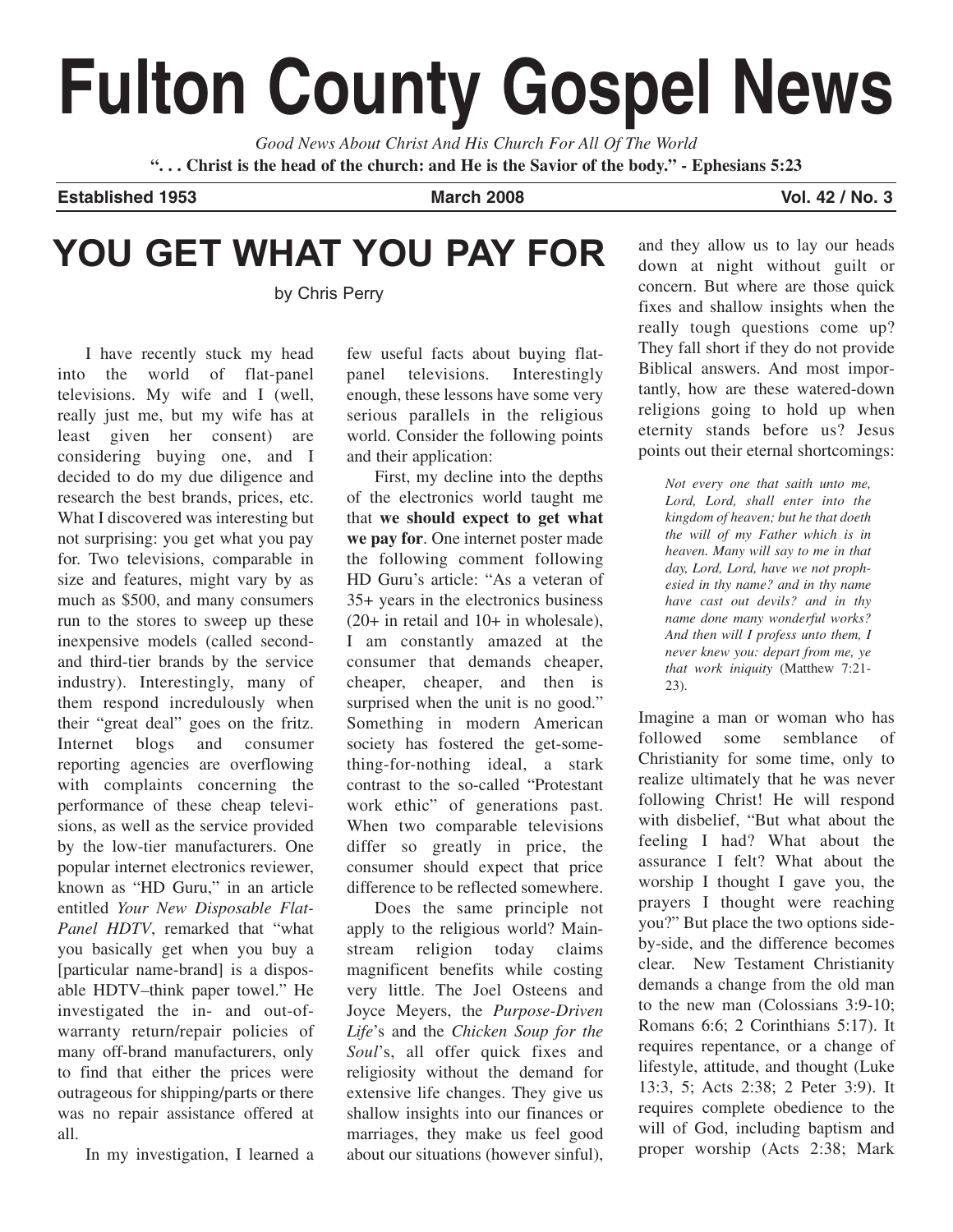#### **FULTON COUNTY GOSPEL NEWS** USPS Publication #211780

. . . is a Periodical publication issued monthly by the Church of Christ at Third and Bethel (P.O. Box 251), Mammoth Spring, AR 72554-0251. **POSTMASTER: Please mail all changes of address to the above address.**

**FCGN** is mailed free of charge to any who care to receive it. We will be happy to add any names to the regular mailing list. If you send in a name we must have a complete address, including number and street name, or R.R. or HCR number, plus box number, or a P.O. Box number and the **NINE DIGIT ZIP CODE**. This paper is supported by voluntary contributions for which we are grateful. Financial information will be furnished upon request. **Mail all address corrections or manuscripts to:**

## **FULTON COUNTY GOSPEL NEWS** P.O. Box 251

Mammoth Spring, AR 72554

| Lee Moses $\dots \dots \dots \dots \dots$ . EDITOR     |
|--------------------------------------------------------|
|                                                        |
| E-Mail cocfcgn@centurytel.net                          |
| Website www.fultoncountygospelnews.org                 |
|                                                        |
| $E$ -Mail $\ldots \ldots \ldots$ halopages @ vahoo.com |

# *continued from page 1*

16:16; Matthew 28:20; John 4:24; Colossians 3:17). It requires a faithful daily walk with the burdens of this life (Luke 9:23; 1 John 1:7) and a consideration of these requirements before undertaking the responsibility (Luke 14:27-33). How foolish is it to do less than what God requires and still expect the blessings that come **only** from complete obedience? If we buy into cut-rate religion, we should expect cut-rate results.

It also occurred to me while researching flat-panel televisions that **I don't understand how something that can cost between \$700 and \$4000 is disposable**! As one blogger put it, "Some of these lower cost brands have great pictures to go along with the low price; now I'm not sure if I should take a chance on them knowing what I know now. As for [brand name], I don't consider anything that costs \$1149 to be 'disposable'." To that I say, Amen.

But now consider that same idea from a spiritual perspective. Aren't our souls worth more than flat-panel televisions? Jesus surely thought so: *"For what is a man profited, if he shall gain the whole world, and lose his own soul? or what shall a man give in exchange for his soul*?*"* (Matthew 16:26). Why, then, do so many treat their souls as if they are disposable? Many take whichever religion is cheapest or most convenient, with little or no investigation. Others still give no thought to the care and upkeep of their souls, allowing them to fall into disrepair through neglect and carelessness. The disciples asked Jesus, *"Carest thou not that we perish*?*"* (Mark 4:38). The question might today be framed differently: Carest **we** not that we perish? No wonder Paul commanded us to *"study to shew thyself approved unto God, a workman that needeth not to be ashamed, rightly dividing the word of truth"* (2 Timothy 2:15). The Bereans *"were more noble than those in Thessalonica, in that they received the word with all readiness of mind, and searched the scriptures daily, whether those things were so"* (Acts 17:11). Though an inspired apostle was preaching, these Christians-to-be were not about to take their eternal destinies lightly. And neither should any person today.

Flat-panel televisions and the final destinations of our eternal souls are miles apart in importance. However, the same logic that applies to one physically should apply to the other spiritually. Are you willing to settle for low-tier religion? Are you willing to bet your soul on a cheap imposter of the church for which Jesus died and shed His blood? Take care of your future–ensure that you will enjoy the bliss of heaven for eternity. Remember: You get what you pay for!

> 303 DeKalb Street McMinnville, TN 37110

# **BUT THE BIBLE DOESN'T SAY** *NOT* **TO . . .** by Lee Moses

"But the Bible doesn't say **not** to!" This is the defense many make when asked why they engage in the religious practices they do.

"Why do you have mammoth theatrical productions in worship?" "The Bible doesn't say **not** to!"

"Why do you worship God with mechanical instruments of music?" "The Bible doesn't say **not** to!"

"Why do you have a birthday celebration for Jesus?" "The Bible doesn't say **not** to!"

"Why do you sprinkle babies and call it baptism?" "The Bible doesn't say **not** to!"

Since God does not specifically say **not** to do something, the reasoning goes, it must be permitted. But is this reasoning reason**able**? Does the Bible permit that which it does not expressly forbid?

## **A Universal Principle?**

The reason many feel that **Bible** silence permits is because they believe that **all** silence permits. "The court system will not imprison someone for breaking a law that isn't on the books–how could God condemn a practice He has never directly addressed?" Certainly, there are times in our society when silence permits–but is this universally true? Can one always do what is not specifically forbidden?

If an employer sends an employee to purchase paper towels for the restroom, what will the employer's response be if the employee returns with paper towels **and** new paper towel dispensers? The employee might respond, "You didn't tell me **not** to get paper towel dispensers." However,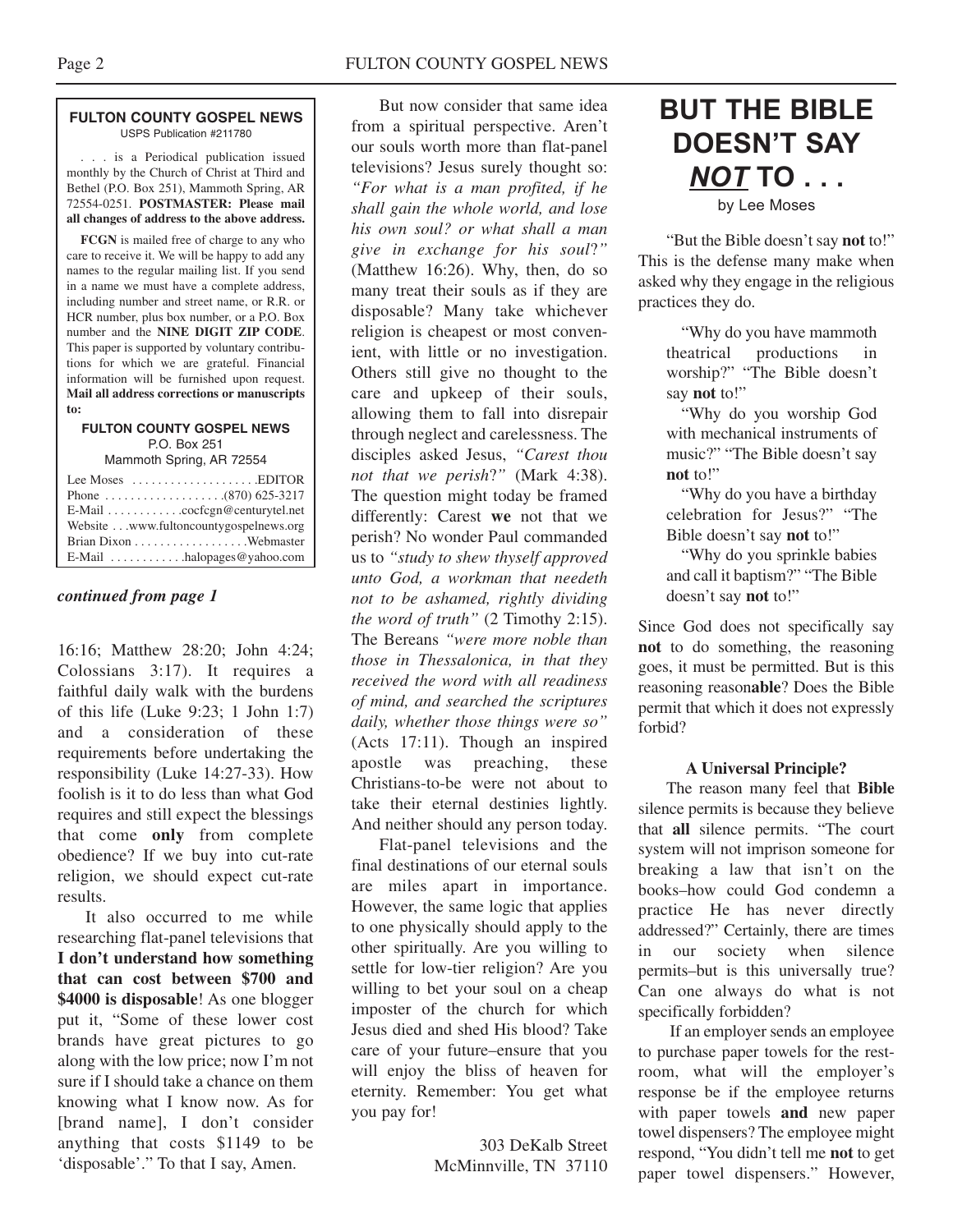this would be immaterial–the employer said nothing about getting paper towel dispensers; therefore, the employee was not authorized at that time to purchase them.

Picture a mother telling her children, "You may go outside to play in the yard." What if those children proceed to play in the yard for a few minutes, and then go across the street to play at the park? One can imagine the ensuing conversation:

> "I said you could play in the **yard**."

"We **did** play in the yard!"

"But I **only** said you could play in the yard–not in the yard **and** at the park."

Clearly, the children were not allowed to play at the park, but why? The mother never specifically stated that the children could **not** play at the park. The mother was silent about the park, and thus permission was not granted to play at the park.

If a teacher sends a disorderly student to the principal's office, is it acceptable if that student makes a quick detour over to the Coke machine? "But you didn't say **not** to!"

Can anyone in any situation really say that authorization has been **granted** if no one in authority has said anything on the matter one way or the other? Evidently, silence cannot always be equated with permission; it quite often equates to prohibition. So why would so many make the leap to say that the silence of the Scriptures permits?

# **God Tells Us How to View His Silence**

Obviously, the Bible does not **directly** address every issue that mankind faces today; yet we are assured, "[God's] divine power hath given unto us all things that pertain unto life and godliness" (2 Peter 1:3). Sometimes the Bible teaches by implication–for example, the Bible does not directly address drug use; but because of its exhortation to "be

sober" while it condemns drunkenness (cf. 1 Thessalonians 5:6-8; 1 Corinthians 6:10; Galatians 5:23), one must infer that recreational intoxication of any type is displeasing to God. But even when the Bible is completely silent on an issue, the Bible somehow teaches how we should respond to that issue. There are only two possibilities with regard to the silence of the Scriptures: (1) The silence of the Scriptures permits, or (2) The silence of the Scriptures forbids.

The Holy Spirit instructs us that we are to have authority for all we do: *"And whatsoever ye do in word or deed, do all in the name of the Lord Jesus, giving thanks to God and the Father by him"* (Colossians 3:17, emphasis LM). If one were to hear banging at his door accompanied by a gruff, "Open up **in the name of** the law"; he would know exactly what his visitor meant–the law gave the police officer **authority** to compel the homeowner to open his door. The officer could not compel anyone to open his door **in the name of** the law until he first obtained **authority** of the law. Before we can do anything *"in the name of the Lord Jesus,"* we must obtain authority of the Lord Jesus (see also Acts 4:7), which authority can only be found in His testament (the New Testament) in the Bible. The Bible gives us everything we need for Christian doctrine and practice, completely furnishing the Christian for *"every good work"* (2 Timothy 3:16-17; compare with 2 Peter 1:3). If there is a good work, the Bible instructs us in it. If the Bible does not instruct us in it, it is not a good work. Since we are commanded to "Prove (*'Test,'* New King James Version) *all things; hold fast that which is good"* while we must *"Abstain from all appearance of evil"* (1 Thessalonians 5:21-22; compare with Psalm 119:104), anything the Bible does not authorize explicitly or implicitly must be rejected.

The Israelites were given a general principle–*"Ye shall not add*

*unto the word which I command you, neither shall ye diminish ought from it, that ye may keep the commandments of the LORD your God which I command you"* (Deuteronomy 4:2). For one to "add" to God's word, one would have to foray into areas where He is silent. The principle of "not adding" to God's word continues throughout the Scriptures:

> *Add thou not unto his words, lest he reprove thee, and thou be found a liar* (Proverbs 30:6).

*For I testify unto every man that heareth the words of the prophecy of this book, If any man shall add unto these things, God shall add unto him the plagues that are written in this book: And if any man shall take away from the words of the book of this prophecy, God shall take away his part out of the book of life, and out of the holy city, and from the things which are written in this book* (Revelation 22:18-19).

God has given us boundaries within which we must remain. **These boundaries are defined by His word**. Paul wrote several things to the Corinthians *"that in us ye might learn not to go beyond the things which are written"* (1 Corinthians 4:6, American Standard Version). The apostle John wrote, *"Whosoever transgresseth* (*'goeth onward,'* ASV), *and abideth not in the doctrine of Christ, hath not God. He that abideth in the doctrine of Christ, he hath both the Father and the Son"* (2 John 9). One must remain within the confines of Christ's doctrine, the New Testament, or that person has fellowship with neither God nor Christ. When one acts where the New Testament is silent, he has gone onward from the doctrine of Christ.

The Bible teaches us how to view its silence–and emphatically declares that its silence prohibits. Of Jesus Christ the inspired writer penned, *"For if he were on earth, he should not be a*